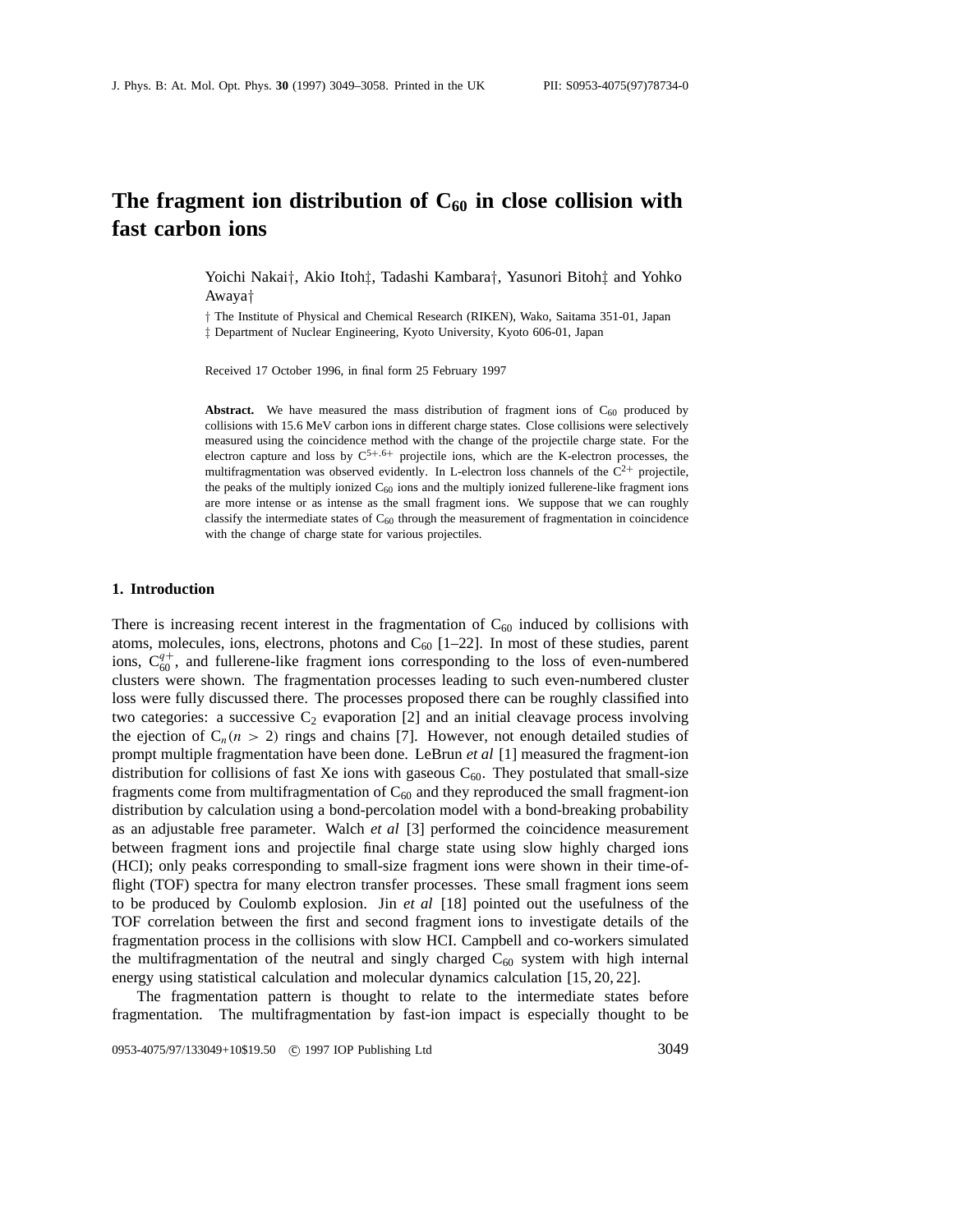caused by large energy transfer from the projectile ions. It should be important to find a tool of classification of the intermediate states for detailed studies of the fragmentation process. In slow HCI– $C_{60}$  collisions, the number of transferred electrons seems to be useful to classify the Coulomb energy of intermediate states [3]. In slow collisions between  $C_{60}^+$  and gaseous atoms, the collision energies directly connect to the internal energies of intermediate states. In the fast-ion impact experiment, the measurement of projectile energy loss gives important information for internal energies of intermediate states. However, measurements of projectile energy loss lower than a few keV are not realistic in the MeV  $u^{-1}$  energy region. In this energy region, a large energy transfer to  $C_{60}$  mainly results from a strong Coulomb interaction between the projectile ion and electrons of  $C_{60}$  at small impact parameters. Therefore, the collisions accompanying large energy transfer can be selected using coincidence measurements with the changes of the projectile charge states because the charge-state change occurs predominantly when the projectile trajectories overlap with  $C_{60}$ .

We have studied the fragmentation process of  $C_{60}$  by the impact of a fast carbon ion through measurements of fragment-ion distributions. The fragment-ion distributions in close collisions were measured in coincidence with the outgoing projectile charge state as well as total fragment-ion distributions.



**Figure 1.** A simplified overview of the experimental set-up. A beam chopper was used to generate a pulsed projectile beam for the total fragment measurement. The drawing is not to scale.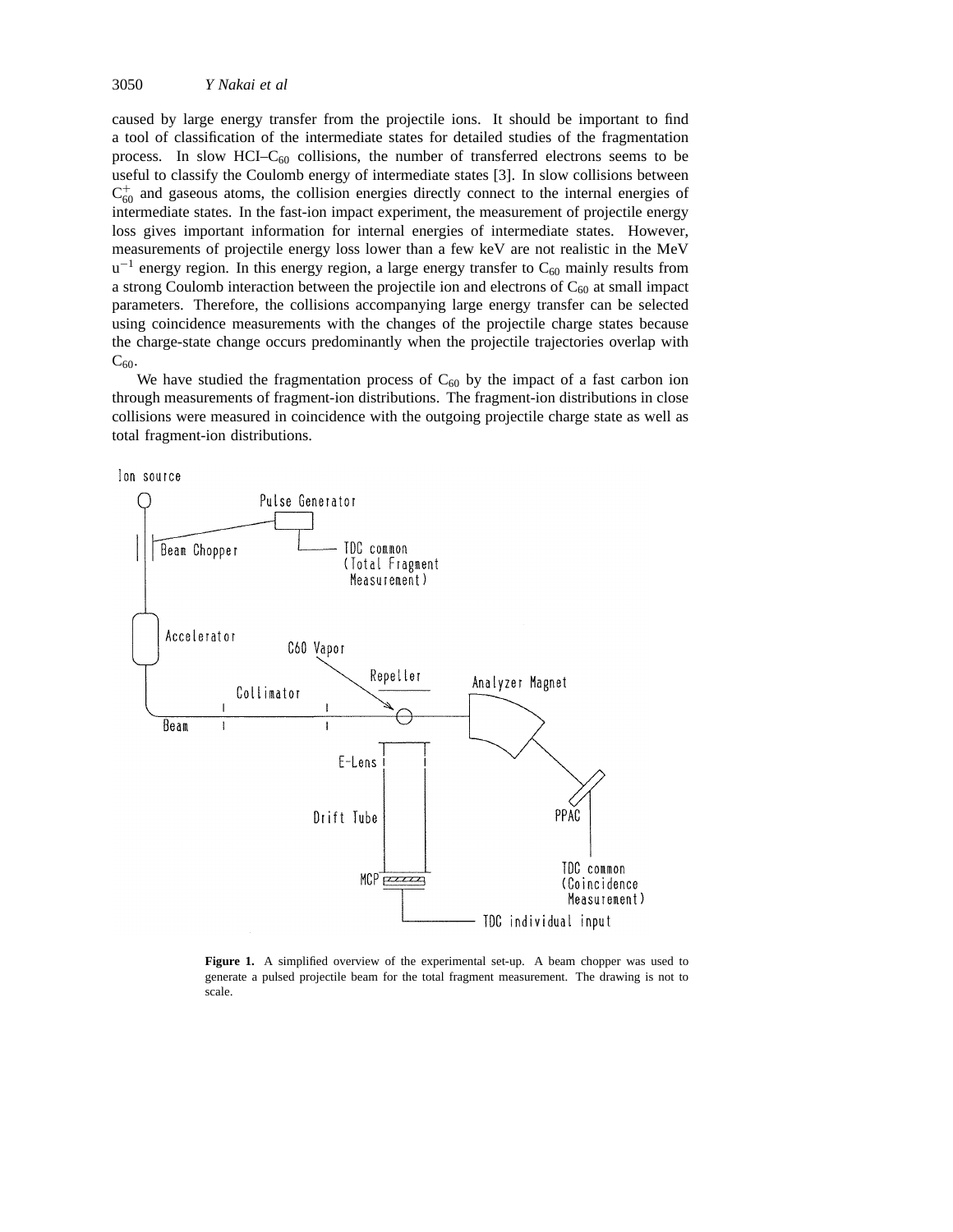## **2. Experimental**

We measured the mass-to-charge ratio  $(m/q)$  of the fragment ions using a TOF method. In figure 1, a schematic diagram of the experimental set-up is shown. A 15.6 MeV  $C^{q+}$ beam ( $q = 2, 4, 5, 6$ ) from the heavy-ion linac at RIKEN (RILAC) was collimated with a double-slit system upstream of a collision chamber and passed through a  $C_{60}$  vapour target produced by an oven heated to 693 K ( $C^{5+}$  impact) and 723 K ( $C^{2+,4+,6+}$  impact). We used a beam chopped by pulses of 145 ns width and 50  $\mu$ s period to measure the total fragmention distributions. The beam modulation pulse was used as the common timing pulse for total TOF measurements. In coincidence measurements with charge change of the projectiles, we used a continuous beam without beam modulation. The TOF spectrometer was located at  $90°$  with respect to the beam axis. The C<sub>60</sub> ions and the fragment ions produced in the collision region were extracted by an electric field, focused by an electrostatic lens and passed through an 18 cm long flight tube. A rather weak extraction electric field of 150 V cm−<sup>1</sup> was used in order that the TOF peaks were well separated from each other. A couple of multichannel plates (MCP) were used as the fragment ion detector. The total acceleration voltage of product ions was 4.0 kV and the detection efficiencies may not be so high for singly charged fullerene-like fragment ions and  $C_{60}^+$  [3, 15, 21]. The final charge state of the projectile ion was analysed by a dipole magnet located downstream of the collision chamber. The projectile ions with a selected charge state hit a two-dimensional position-sensitive parallel-plate avalanche counter (PPAC). The common timing signals for coincidence measurements were produced by this PPAC. The common timing signal either from the beam modulation pulse or from the PPAC pulse started the time window of 40  $\mu$ s (the TOF of  $C_{60}^+$  is about 30  $\mu$ s). A timing pulse from the TOF spectrometer within this time window was used as the individual input of a multi-hit (eight-hit) time-to-digital converter (multi-hit TDC). The trailing edge of the time window was used as the common stop signal of the multi-hit TDC. The double-pulse resolution of the fragment ion detector was set at 210 ns by data analysis software to avoid the distortion of TOF spectra caused by ringing pulses from the MCP. If plural fragment ions with the same mass-to-charge ratio are produced, our system cannot detect all the fragment ions consequently.

## **3. Result and discussion**

The TOF spectra of total fragment-ion distribution are shown in figure  $2(a)$ . These spectra are the sum of all eight channels of our multi-hit TDC. Peaks observed in these TOF spectra are categorized as follows.

(1) Peaks due to singly, doubly, and triply (probably quadruply) charged  $C_{60}$  ions.

(2) Peaks corresponding to losses of even-numbered small carbon clusters  $(C_2, C_4, \ldots)$ or to sequential losses of carbon dimers from  $C_{60}^{q+}$  [2]. The relative intensities of these peaks to their parent peaks  $C_{60}^{q+}$  become higher with the charge q.

(3) Peaks corresponding to singly charged small fragment ions  $C_n^+$  ( $n = 1-15$ ). The peak intensities of the odd-numbered fragments are higher than the neighbouring even-numbered fragments up to  $n = 7$ .

These three features of the total fragment-ion distributions are qualitatively similar to other studies, especially the study using fast, highly charged, Xe impact by LeBrun *et al* [1].

The intensity of  $C_{56}^{q+}$  is almost the same as  $C_{58}^{q+}$  or a little larger than  $C_{58}^{q+}$  for all q (figure  $2(b)$ ). This fact might indicate that the branching ratio of  $C_4$  emission is not very small compared with  $C_2$  emission as reported in other collision systems. Radi *et al* [12]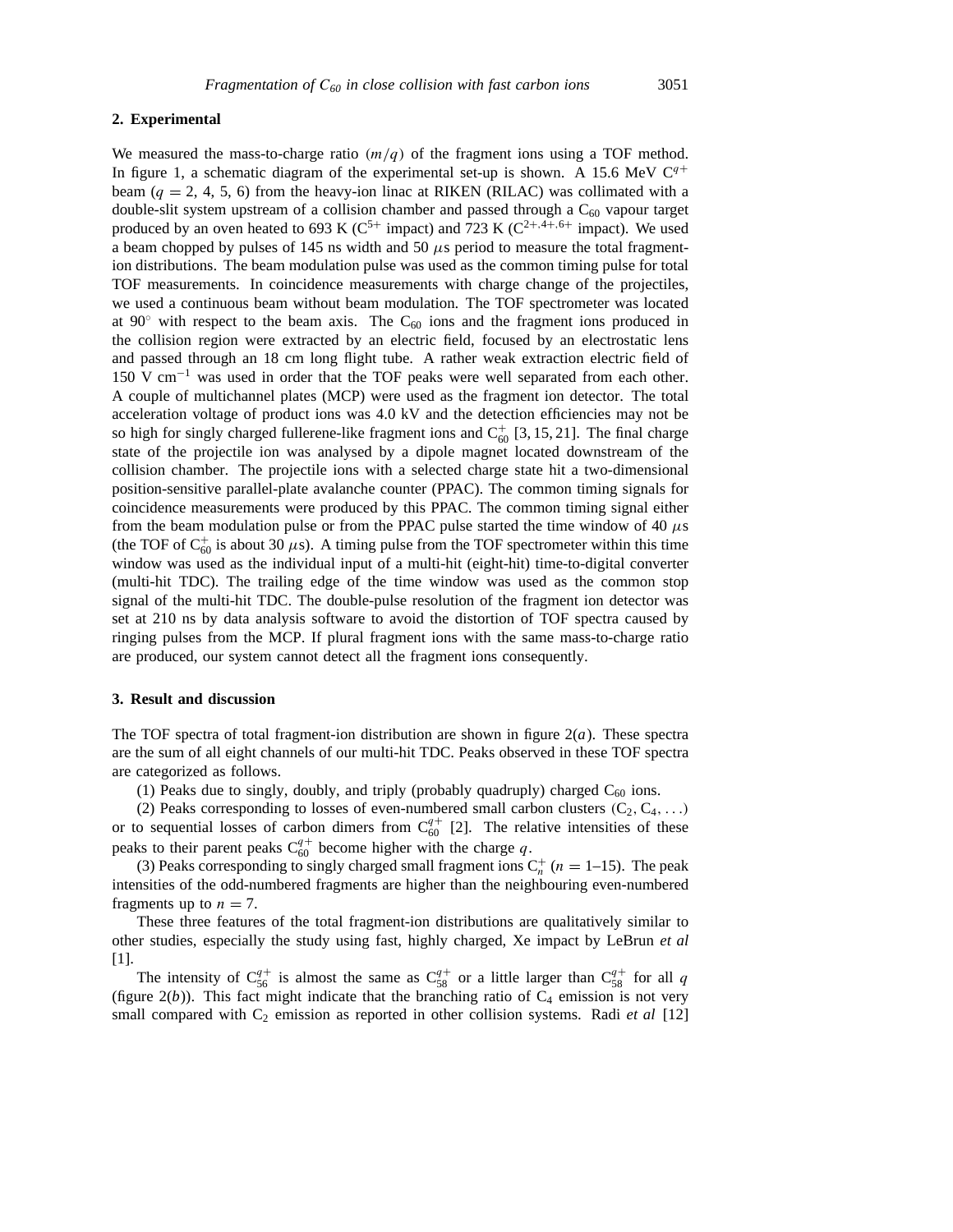

**Figure 2.** (*a*) TOF spectra for total fragment ion distribution in the collisions with  $C^{2,4,6+}$ at 15.6 MeV. The number above each peak shows the number of atoms in the fragment ion. The peak of  $n = 15$  includes the peak of  $C_{60}^{4+}$ . We can also see the small peak for  $C_{60-2n}^{4+}$ . (*b*) The intensity ratio of fullerene-like fragment ions  $C_{50,52,54,56,58}^{q+}$ <br>to their parent ion  $C_{60}^{q+}$  for  $q = 1, 2, 3$ .<br>Full square,  $C^{2+}$  impact; full triangle,  $C^{4+}$ impact; full circle,  $C^{6+}$  impact. The errors reflect statistical fitting errors.

also reported that a branching ratio of  $C_4$  emission to  $C_2$  emission is not negligible for the decay of  $C_{60}^+$ . Hohmann *et al* [7, 20] also reported that the even-numbered cluster emission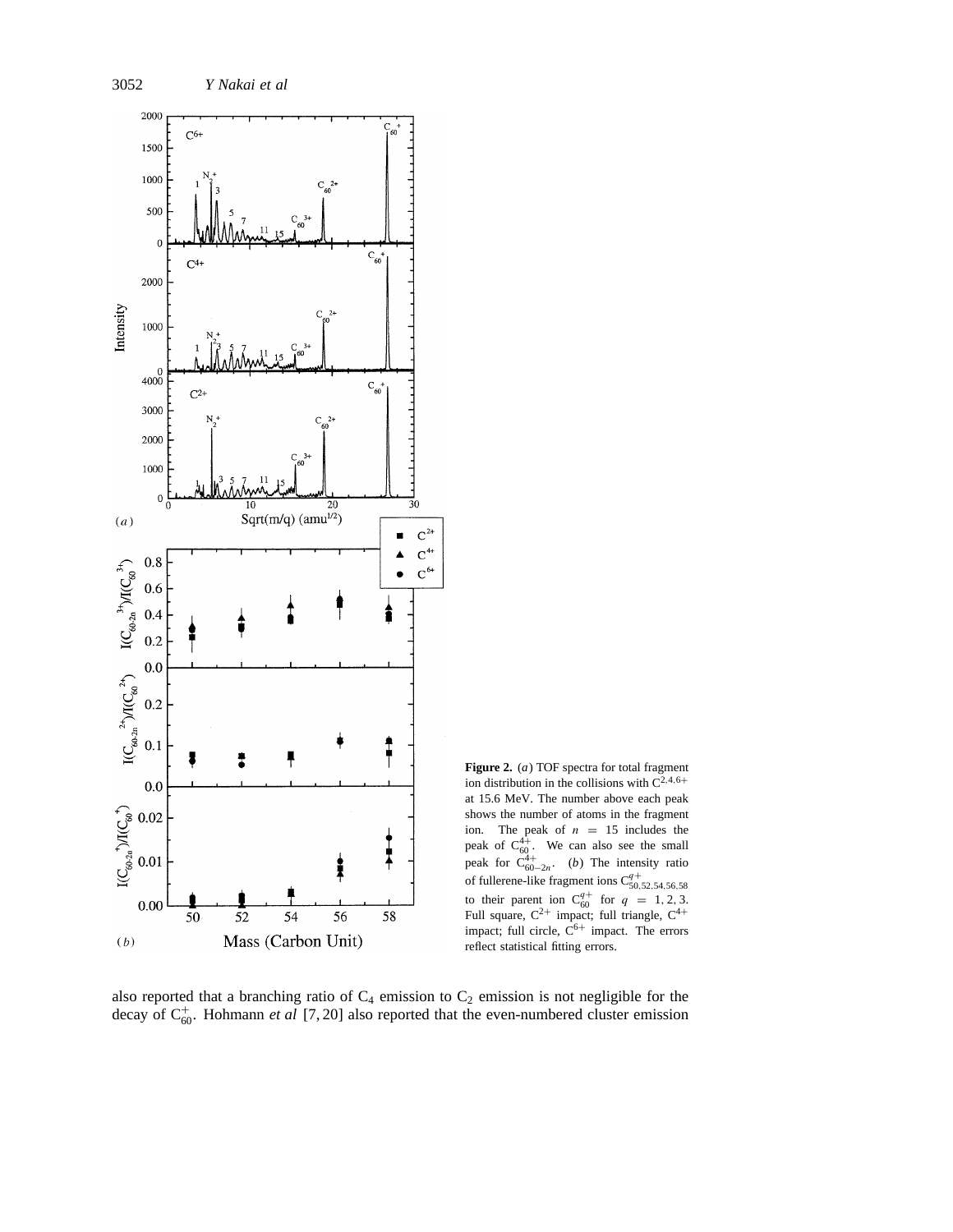was an important initial fragmentation process for the photofragmentation of  $C_{60}$  by intense pulse laser. Ehlich *et al* [15] reported that the production of fullerene-like fragments was probably due to a combination of cleavage process and successive metastable  $C_2$  loss in the case of very slow collisions between  $C_{60}^+$  and various gaseous targets.

As shown in figure 2(*b*), the intensity ratios between  $C_{60-2n}^{q+}$  and  $C_{60}^{q+}$ ,  $I(C_{60-2n}^{q+})/I(C_{60}^{q+})$ , seem to be independent of projectile charge states. A similar feature was reported in [7] for the photofragmentation by a nanosecond laser although the laser pulse width was much larger than our collision time scale. They showed that the fullerene-like fragment distribution did not change very much with increasing laser intensity. Because total fragment ion distribution in an ion–molecule collision is obtained by integration over the impact parameter and because fullerene-like fragment ions are produced by rather lower energy transfer as caused by any of our projectiles, there might be little projectile dependence of  $I(C_{60-2n}^{q+})/I(C_{60}^{q+})$ .

Figure  $3(a)$  shows the TOF spectra in coincidence with electron capture by bare projectiles  $(C^{6+} - C^{5+})$  and the projectile K-shell electron loss  $(C^{5+} - C^{6+})$ . Fullerene-like fragment ions are completely absent here. A similar TOF spectrum was observed for the electron capture by  $C^{5+}$  projectiles. As for the electron loss of  $C^{4+}$  projectiles, the peaks of doubly and triply charged fullerene-like fragment ions were observed but their intensities were much lower than those of the small fragment ions. We note that the absence of the fullerene-like fragment ions is not from instrumental origins. The events in which all the channels of multi-hit TDC were hit account for less than 3% of the events of each measurement. In most of the events, not all the channels of our TDC were hit before the fullerene-like fragment ion reached the MCP. As for the detection efficiency of singly charged heavy cluster ions, Walch *et al* [3] reported that the detection efficiency was saturated above 10 kV and that the (relative) detection efficiency for  $C_{60}^{+}$  was 36% of the saturated efficiency for the acceleration voltage of 4.2 kV. According to [21], the detection efficiency for singly charged heavy cluster ions increases exponentially with ion velocity at the entrance of MCP in the case of low acceleration voltage. Assuming that the detection efficiency is 36% at 4.2 kV, we could estimate the (relative) detection efficiency at about 30% for the acceleration voltage of 4.0 kV using the exponential formula. We measured yields and pulse-height distributions of the MCP output signals for  $C_{60}^{q+}(q = 1, 2, 3)$  over the acceleration voltage from 2.8 to 4.8 kV. Assuming that the efficiency for  $C_{60}^{q+}$  depends only on the ion energy at the entrance of the MCP*†*, we can say that the efficiency of 30% is reasonable and that the detection efficiency appears to be almost saturated above the energy 9 keV. Judging from figure  $3(a)$ , the TOF peak height for singly charged fullerene ions is thought to be not higher than the fluctuation of the background level. Therefore, after correction for the efficiency, the intensity of each singly charged fullerene ion is estimated to be at most about 5% of the intensities of  $C^+$ . According to our measurements, the (relative) detection efficiencies for doubly charged fullerene ions is also estimated to be about 90%. In [3], the (relative) detection efficiency for  $C_{60}^{2+}$  was estimated to be 81%. Those for triply and more highly charged fullerene ions appear to be almost unity (saturated). Consequently, the intensities of multiply charged fullerene ions are negligible compared with those of small fragment ions. Moreover, we may also rule out the argument that the residual  $C_{60}$ systems always dissociate to a neutral heavy fragment and small fragment ions in the overlap collision because the heavy fragment, which has a lower ionization potential than the small fragments, tends to carry more positive charge than the small fragments and because large clusters are generally more stable for Coulomb dissociation than small clusters. Therefore,

*<sup>†</sup>* As for secondary electron yield by fullerene impact on surface, Vana *et al* [28] reported no influence of the fullerene charge state on the total electron emission yield by slow fullerene ion impact on gold surface.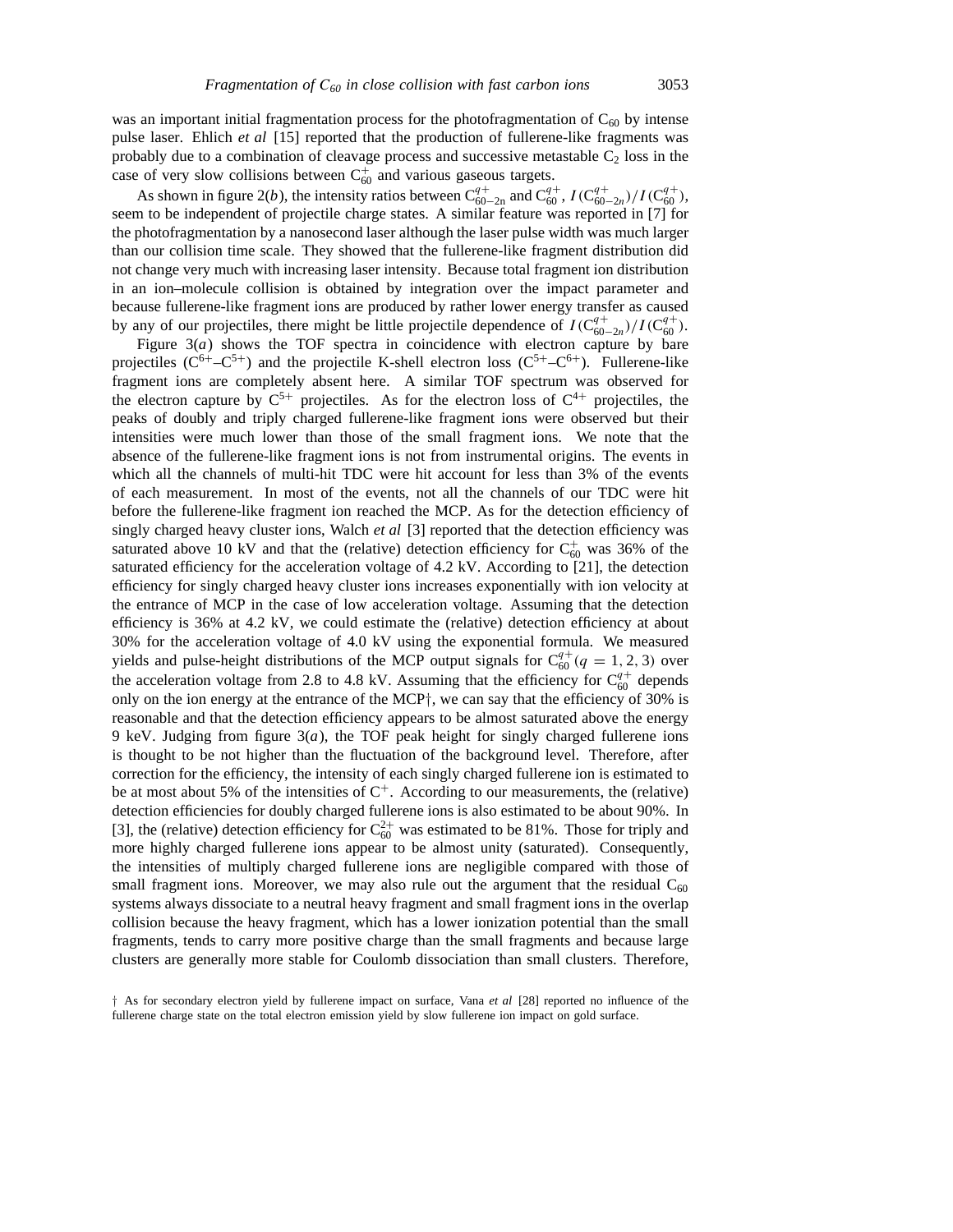

**Figure 3.** (*a*) TOF spectra in coincidence with the electron capture by bare projectiles  $(C^{6+} C^{5+}$ ) and the projectile K-shell electron loss ( $C^{5+}-C^{6+}$ ). The meaning of the number above each peak is the same as figure  $2(a)$ . (*b*) Relative intensities of small fragment ions up to  $n = 10$  are shown for total fragment measurement by  $C^{6+}$  impact (full square) and for the electron capture channel of  $C^{6+}$  (full triangle). The errors reflect statistical fitting errors.

we can conclude that multifragmentation is the dominant process in the cases of projectile K-shell electron loss and electron capture by projectiles with 1s-vacancies.

In figure 3(*b*), relative intensities of small fragment ions up to  $n = 10$  are shown for total fragment measurement by  $C^{6+}$  impact and for the electron-capture channel of  $C^{6+}$ . The decrease of intensity towards a heavier fragment ion is more rapid for the electron-capture channel than for the total fragment measurement. Similarly, in the case of  $C^{5+}$  projectiles, the decrease is more rapid for the channels of electron capture and K-electron loss by the projectile than for the total fragment measurement. It indicates that the intermediate states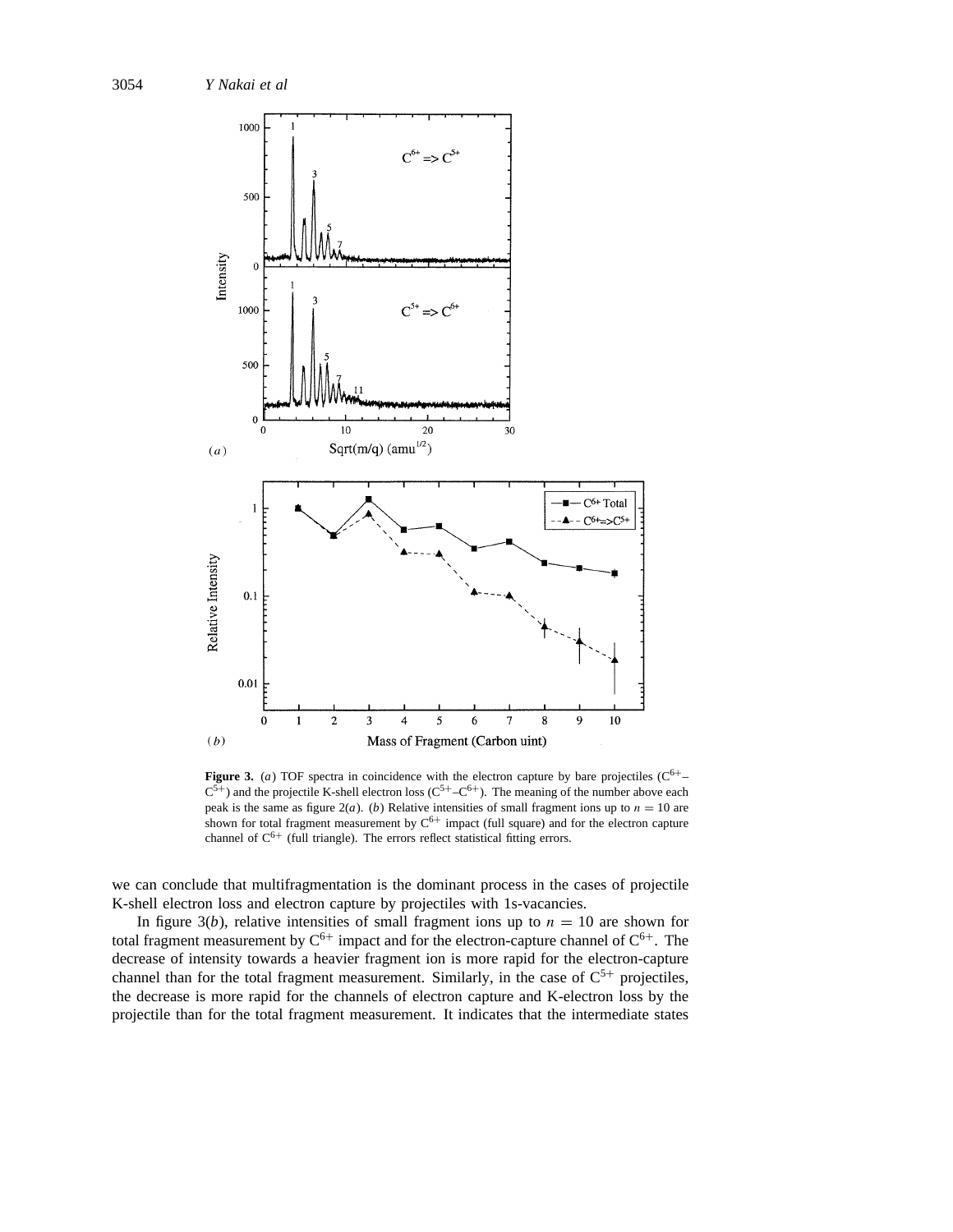produced in the charge-changing channels of C5+*,*6<sup>+</sup> projectiles are higher excited and/or ionized among the intermediate states followed by multifragmentation in collisions with C<sup>5</sup>+*,*6<sup>+</sup> projectiles.

At our impact energy, the ion velocity, 7.2 au, is so high compared with the velocities of valence electrons of  $C_{60}$  that a 1s-electron of  $C_{60}$  is predominantly captured by the projectile. In the process of projectile K-electron loss, a 1s-vacancy may be produced in  $C_{60}$  at the same time because the probability of projectile K-electron loss is large when projectile ions pass close to a carbon nucleus of  $C_{60}$ . Therefore, there is a large possibility of producing a 1s-vacancy inside  $C_{60}$  in these processes. Does the 1s-vacancy play an important role in the multifragmentation? Aksela *et al* [8] reported on the product-ion distribution in the photoexcitation and photoionization of the 1s-electron. After the 1s-vacancy is produced by photoexcitation (ionization), it decays through the Auger process with the emissions of one or a few electrons. Singly, doubly or triply charged  $C_{60}$  ions are produced and the fullerene-like fragment ions are also produced through rearrangement of the  $C_{60}$  ions with valence holes. However, they reported that the intensities of small fragment ions were very low and that the dominant fragment process was a neutral  $C_2$  or  $C_4$  emission following the photoexcitation and photoionization of the 1s-electron. We suppose that the 1s-vacancy production is not directly connected to the multifragmentation but that the 1s-vacancy plays only a role of increasing the charge state of the residual  $C_{60}$  system through the Auger decay.

In carbon ion–carbon atom collisions, the probability of projectile K-electron loss is thought to be maximum when the impact parameter is around the K-shell radius of  $C^{5+}$ (0.17 au). As for the electron capture from K-shell in  $C_{60}$ , the probability becomes maximum at a little larger impact parameter. In such close collisions, the recoil energy of the target carbon nucleus close to the projectile trajectory should be considered. According to a perturbation calculation [23], the probability of  $C^{5+}$  electron loss (weighted by  $2\pi b$ , where *b* is the impact parameter) has a maximum impact parameter of about  $b = 0.2$  au and is larger than half of the maximum value in the region from  $b = 0.05$  to 0.4 au. The recoil energy ranges from 0.4 to 25 eV in this impact parameter region and is about 2 eV at  $b = 0.2$  au. As estimated in [22], the internal energy of more than 210 eV is necessary for multifragmentation of a neutral  $C_{60}$  system. Another experimental study suggests that an internal energy of more than 100 eV is necessary to produce small fragment ions [15]. Therefore, we think that the recoil energy alone can rarely cause multifragmentation even if all of the recoil energy is used for fragmentation. If recoil energy is large enough compared with the binding energy of a carbon atom, a carbon atom (or atomic ion) could be knocked off directly. However, because the binding energy per bond is about 4.8 eV [24, 25], the probability of direct knock-off is thought to be small.

Figure 4 shows the TOF spectra for the L-electron loss cases of the  $C^{2+}$  projectile. The peaks corresponding to multiply ionized  $C_{60}$  ions and multiply ionized fullerene-like fragment ions become more intense here than in the total fragment distribution by  $C^{2+}$ impact, although the corrected intensity of  $C_{60}^+$  is still larger than the intensities of multiply charged  $C_{60}^{q+}$ .

A smaller *m/q* region becomes more intense in double L-electron loss than single Lelectron loss. The intensity ratio of the fullerene-like fragment ions as  $C_{60-2n}^{q+}$  to the parent ion  $C_{60}^{q+}$ ,  $I(C_{60-2n}^{q+})/I(C_{60}^{q+})$ , is also larger in double L-electron loss than in single L-electron loss, that is, the probability of the fragmentation is larger in double L-electron loss than in single L-electron loss. It indicates that higher excited intermediate states are generated in double L-electron loss than in single L-electron loss. Using the L-electron loss of  $C^{2+}$ , we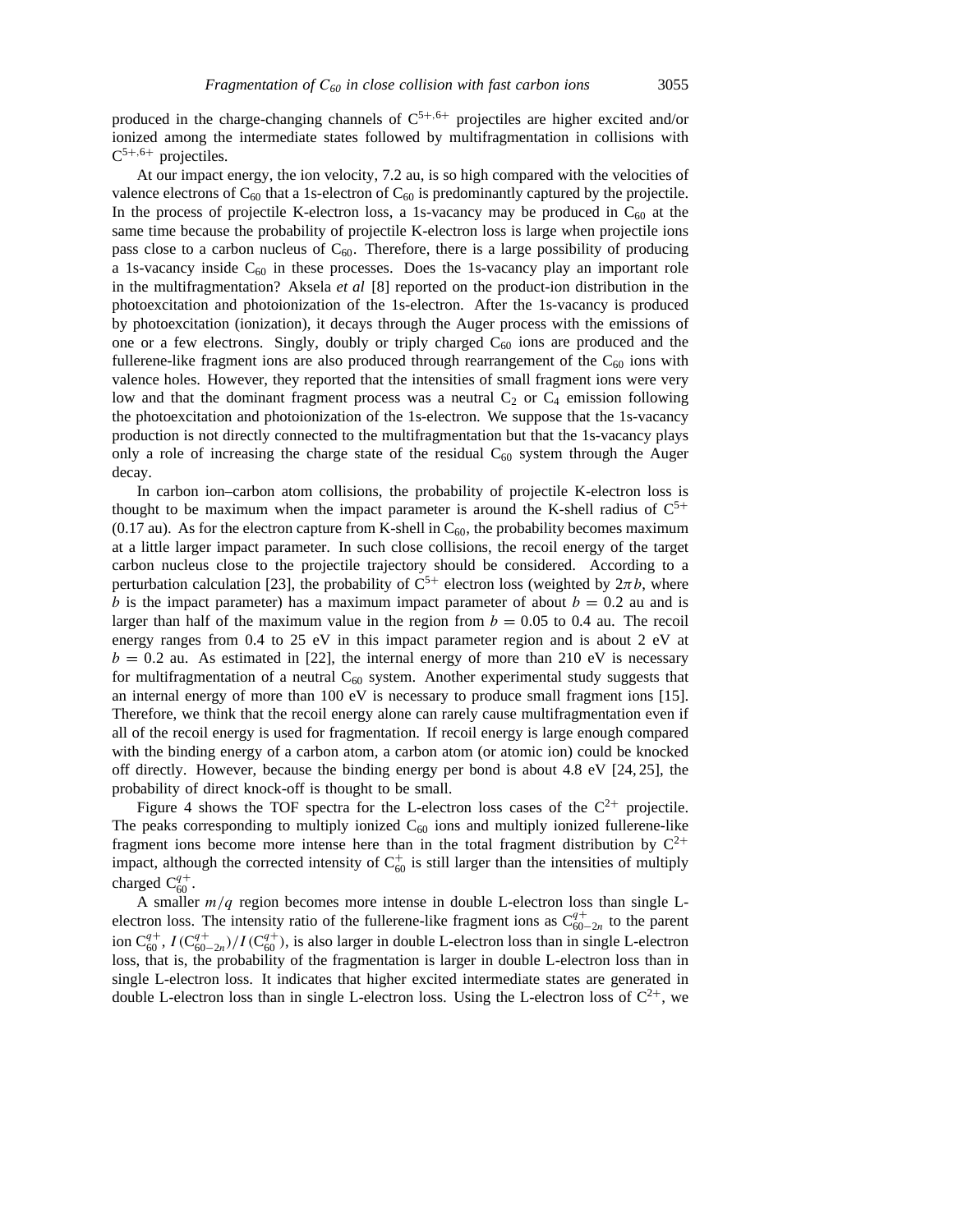

**Figure 4.** TOF spectra for the L-electron loss cases of the  $C^{2+}$  projectile. The meaning of the number above each peak is the same as figure  $2(a)$ . The peak of  $n = 15$  includes the peak of  $C_{60}^{4+}$  and we can see the small peak for  $C_{60-2n}^{4+}$  as in figure 2(*a*).

can observe the fragmentation via the intermediate states whose internal energy is lower when in close collision with  $C^{5+,6+}$  but higher when in the distant collision with  $C^{2+}$ .

Moreover, enhancement of small fragment ions for higher-*Z* (atomic number) projectiles was also observed in our recent experiment where the fragment distributions were measured for various projectiles with low charge states in the MeV region [26]. When in close collision with projectiles carrying many electrons, the screening effect of the projectile nuclear charge seems to decrease and the electrons of  $C_{60}$  close to the projectile trajectory feel a stronger force from the projectile ion than the force expected by the projectile charge state. There also seems to be excitation and ionization by projectile electrons, which is known as the antiscreening effect in ion–atom collisions [27]. Therefore, the intermediate states with higher excited energy appear to be generated in close collision with high-*Z* projectiles than with low-*Z* projectiles with the same charge state.

From our present measurement, we postulate the fragmentation process in fast collisions as follows. First, direct excitation (including ionization) of valence electrons of  $C_{60}$  is caused by projectile ions during collisions. 1s-electrons of  $C_{60}$  may be excited or ionized during close collisions. Next, the excited system produced by collisions electronically relaxes. The degree of ionization of the residual  $C_{60}$  system becomes higher if further autoionization is possible during the relaxation. Dissociation and/or rearrangement also occurs as a competitive process of the electronic relaxation. Finally, the fragmentation takes place. In charge transfer processes of highly charged fast-projectile ions, where the trajectories of the projectiles overlap with  $C_{60}$ , the strong force from projectile ions especially causes high and multiple excitation of valence electrons. If 1s-vacancies are produced in  $C_{60}$ , the Auger relaxation of the 1s-vacancy results in an additional ionization of the valence electrons. Moreover, recoil energy of a carbon nucleus of  $C_{60}$  near the projectile trajectory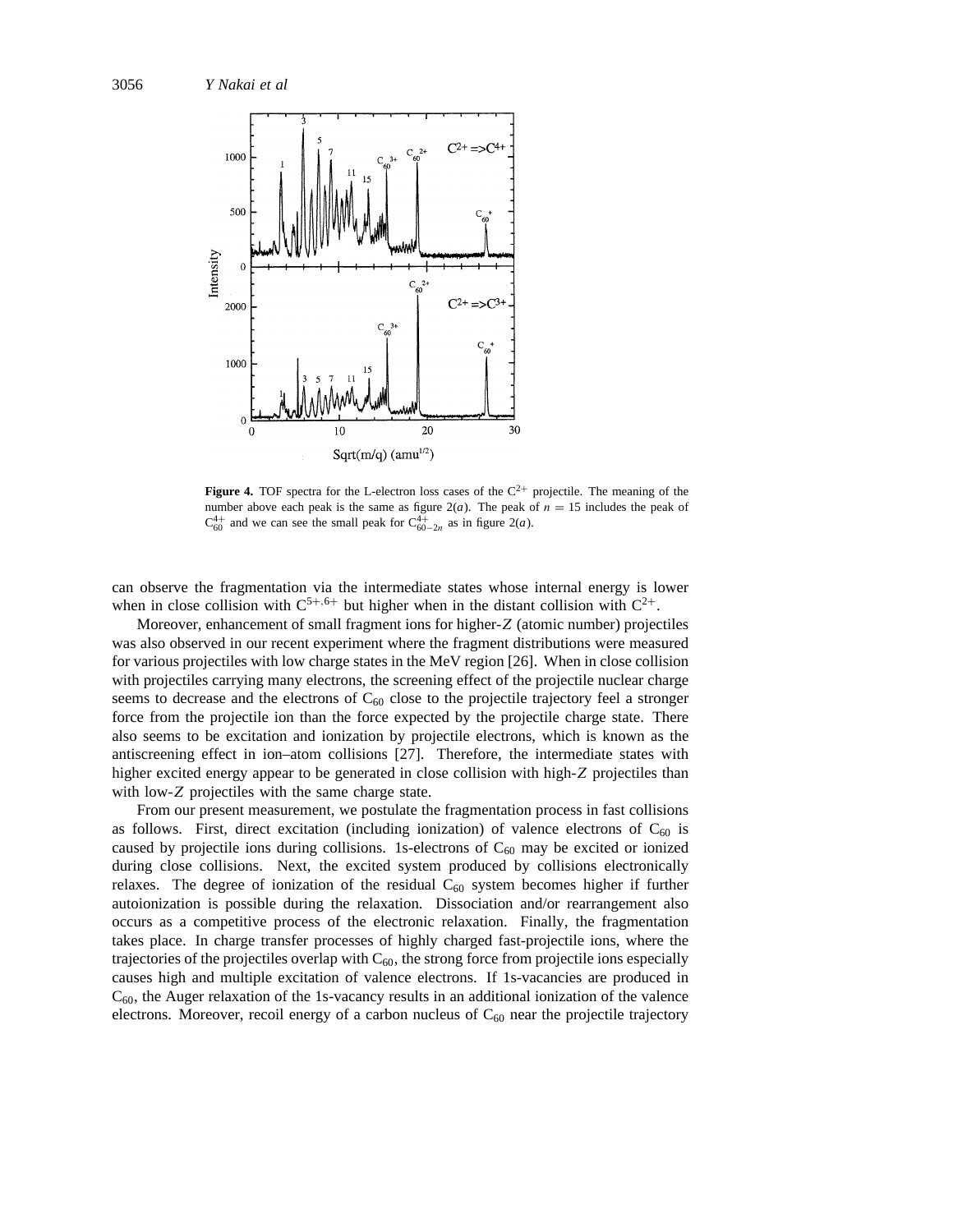increases the internal energy of the intermediate states. In such manner, a multiply ionized and highly excited residual system is created and it decays to multiple small fragments. Further investigations are necessary for the fragmentation, for example, mass correlation, initial kinetic-energy distribution and correlation of fragment ions, and so on.

## **4. Summary**

In summary, we performed selective measurements for close collisions using the coincidence method with the change of projectile-charge states, as well as total fragment-ion distribution measurements. Our total fragment-ion distributions show the peaks of  $C_{60}^{q+}$ ,  $C_{60-2n}^{q+}$  $(q = 1, 2, 3, \text{ and probably } 4)$  and the small cluster  $C_n^+$  up to  $n = 15$ . For the chargechange channel of C5+*,*6<sup>+</sup> projectile ions, the multifragmentation was observed evidently. In these close collisions, the multiple ionization and excitation of valence electrons are important. The influences of 1s-vacancy relaxation and recoil energy of a carbon nucleus in  $C_{60}$  are thought to be superimposed upon the excitation of valence electrons. In the L-electron loss of the  $C^{2+}$  projectile, the peaks of the multiply ionized  $C_{60}$  ions and the multiply ionized fullerene-like fragment ions are more intense or as intense as the small fragment ions. In collisions with various fast-projectile ions, using the coincidence method with the charge-transfer channel, it will be possible to make a rough classification of the intermediate excited states of  $C_{60}$  systems and to perform a selective study of relaxation processes from such various intermediate states.

#### **Acknowledgment**

We would like to thank the staff members of RILAC for preparing various ion beams for our experiment and for their support.

## **References**

[1] LeBrun T, Berry H G, Cheng S, Dunford R W, Esbensen H, Gemmell D S, Kanter E P and Bauer W 1994 *Phys. Rev. Lett.* **72** 3965

Cheng S, Berry H G, Dunford R W, Esbensen H, Gemmell D S, Kanter E P, LeBrun T and Bauer W 1996 *Phys. Rev.* A **54** 3182

- [2] Hvelplund P, Andersen L H, Haugen H K, Lindhard J, Lorents D C, Malhotra R and Ruoff R 1992 *Phys. Rev. Lett.* **69** 1915
- [3] Walch B, Cocke C L, Voelpel R and Salzborn E 1994 *Phys. Rev. Lett.* **72** 1439 Walch B, Cocke C L, Salzborn E and Voelpel R 1993 *Proc. 6th Int. Conf. on the Physics of Highly Charged Ions 1992 (Manhattan, USA) (AIP Conf. Proc. 274)* ed P Richard, M Stoeckli, C L Cocke and C D Lin (Woodbury, NY: American Institute Physics) p 602
- [4] Voelpel R, Hofmann G, Steidl M, Stenke M, Schlapp M, Trassl R and Salzborn E 1993 *Phys. Rev. Lett.* **71** 3439
- [5] Duenser B, Lezius M, Scheier P, Deutsch H and Maerk T D 1995 *Phys. Rev. Lett.* **74** 3364
- [6] Scheier P and Maerk T D 1994 *Phys. Rev. Lett.* **73** 54
- [7] Hohmann H, Callegari C, Furrer S, Grosenick D, Campbell E E B and Hertel I V 1994 *Phys. Rev. Lett.* **73** 1919
- [8] Aksela S, Nommiste E, Jauhiainen J, Kukk E, Karvonen J, Berry H G, Sorensen S L and Aksela H 1995 *Phys. Rev. Lett.* **75** 2112
- [9] Campbell E E B, Schyja V, Ehlich R and Hertel I V 1993 *Phys. Rev. Lett.* **70** 263
- [10] Shen H, Hvelplund P, Mathur D, Barany A, Cederquist H, Selberg N and Lorents D C 1995 *Phys. Rev.* A **52** 3847
- [11] Ding D, Huang J, Compton R N, Klots C E and Haufler R E 1994 *Phys. Rev. Lett.* **73** 1084
- [12] Radi P P, Bunn T L, Kemper P R, Molchan M E and Bowers M T 1988 *J. Chem. Phys.* **88** 2809